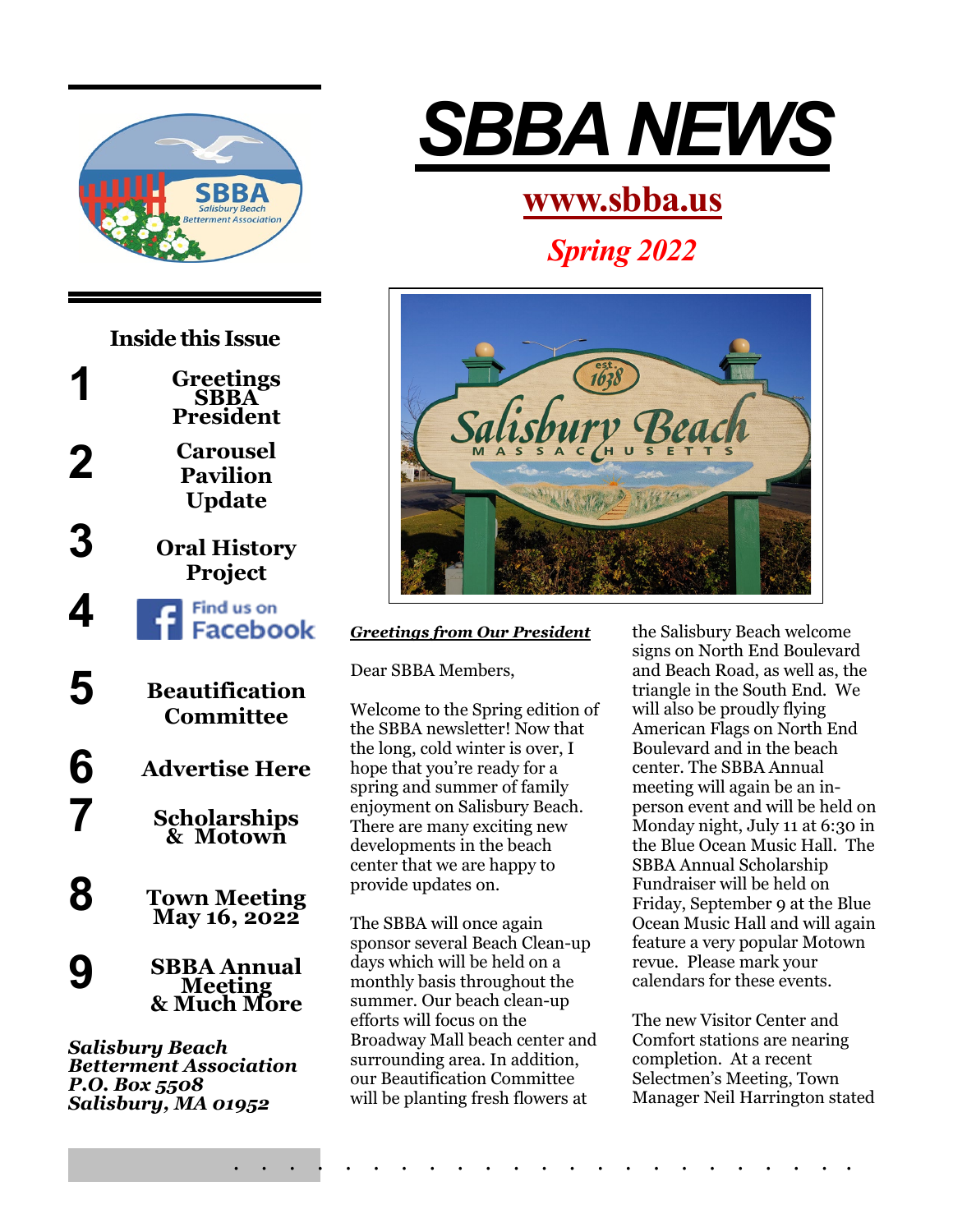#### **Spring 2022 SBBA News**

that both facilities will be ready for the beach's busy season. We are looking forward to the opening of these brand-new facilities. The Salisbury Beach Partnership will hold a full slate of summer entertainment events on the Broadway Mall and beach center. They will sponsor live music on Saturday nights, DJ events on Friday nights and carousel rides throughout the summer. For the first time since the pandemic, Saturday night fireworks will be back! In addition, they are in the process of building a beautiful facility to house a historic carousel. More on this project inside the edition.

The Salisbury Beach Resiliency Task Force has also been very active, working with our legislative delegation and town officials on several projects to preserve and protect our two greatest natural resources, our barrier beach and salt marsh. Additional information on these important initiatives can be found inside this edition.

Please share your thoughts with us on our social media pages on how the SBBA can make our community ever better. We look forward to hearing from you and seeing you this summer at the beach!

# Sincerely, **Bill Greilich**

#### **CAROUSEL PAVILLION UPDATE**

If you live at the beach, you probably have been watching the progress of the new and exciting carousel pavilion building on Broadway. The Salisbury Beach Partnership is constructing this

magnificent structure to house their historical 1909 Looff-Mangles Carousel. Here is an update on progress made to date.



Of course, the project started by demolishing the old McDonald's restaurant building. That effort was started in December and was followed by removal of demolition debris and site preparation.

 Once the site was cleared, the placement of 99 pilings began and was completed in mid-March. Installation of the pilings was followed by leveling and installing pile caps on top of the pilings. The pile caps allow the installation of the structural steel members that will support the building. To inhibit corrosion, these pile caps are galvanized and, therefore, were custom made for this project. Because they are custom made, delivery was delayed somewhat due to the world-wide supply chain issues we have all heard about. Delivery of the structural steel is expected to be about one to two weeks late, also due to supply chain issues moving the start of installation of the structural steel elements to late April. This will be followed by delivery of corrugated metal decking which will support a poured concrete floor strengthened by rebar and then by one of the most interesting steps in the process, delivery and installation of the "Round House" which is actually

2 . . . . . . . . . . . . . . . . . . . . . . . .

not round but octagonal. The Round House is being manufactured in a Connecticut facility and will be delivered in eight to ten sections in multiple trailer-truck loads. Another interesting sight to see will be the delivery and installation of the "Witch-Hat Roof ": two great shows for all of us sidewalk civil engineers. Eventually the project will reach the phase where mechanical systems, climate control systems, plumbing, glass, and windows will be installed.

 All of this is really the opening act for the main event, the transfer of the carousel itself to its new and permanent home in the pavilion, a project expected to take about six weeks which is planned for October.

 Financial support from the public is critical to the success of this non-profit endeavor which will remake the face of the beach center. One way of being an important part of this project is to sponsor one of the 44 carousel menagerie carvings: 28 have been sponsored, leaving only 16 still available. Sponsorship is for 20 years and varies in price from \$10,000 to \$12,000 depending on size and location on the carousel. To date, a total of \$500,000 has been raised in cash and \$900,000 by virtue of the land donation by the Capolupo family for a total of \$1,400,000. More sponsors are needed. Go to Mysalisburybeach.com for more information about how you can be a part of this exciting and transformative project.

> **Submitted by Lou Masiello**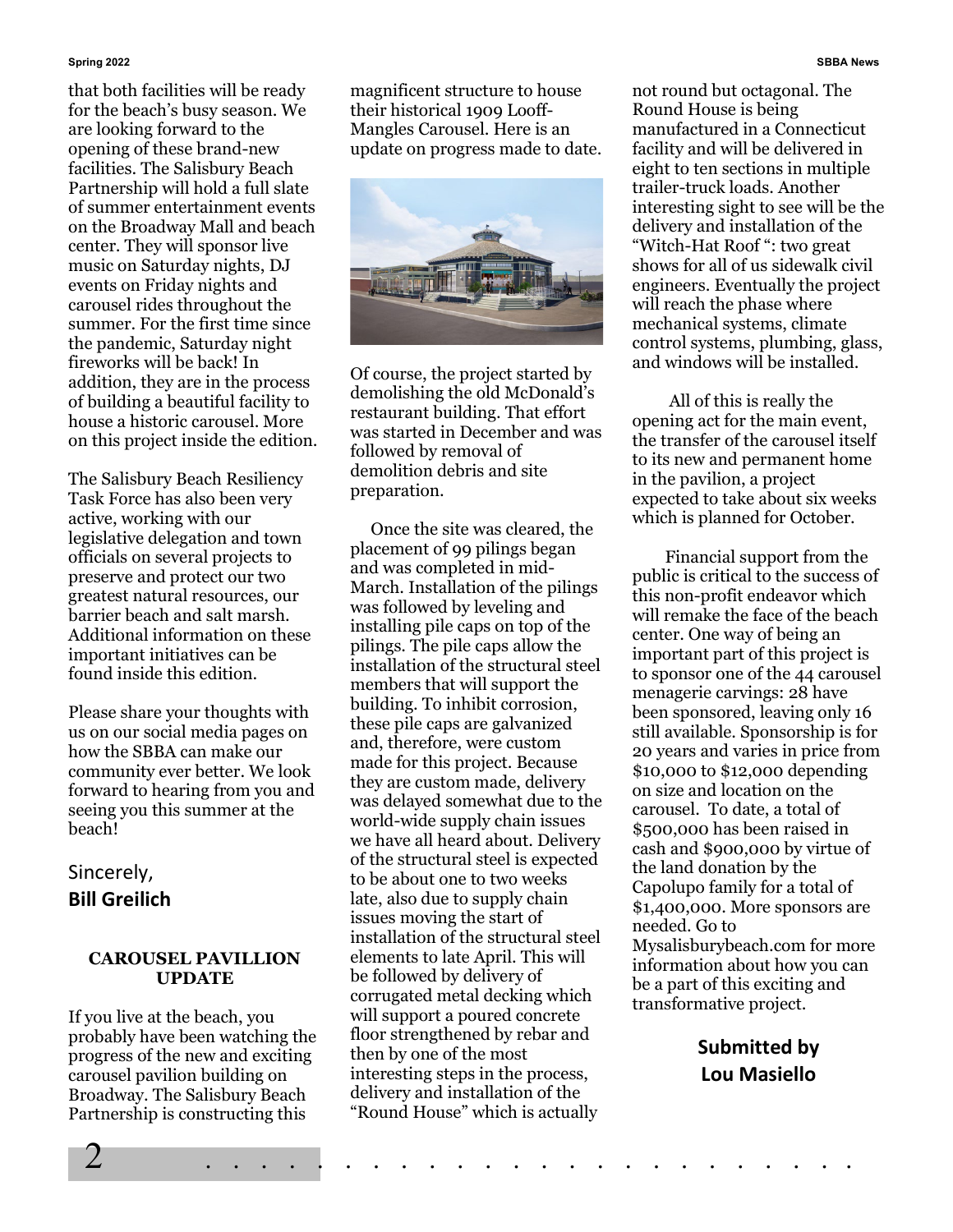# **Oral History Project**

Oral histories are a terrific way for communities to capture their history and explore their stories. They are primary source material collected in an interview setting with a witness to or a participant in an event or a way of life. Oral histories are grounded in the context of time and place to give the history meaning. The Salisbury Beach Oral History Project was founded several years ago with a grant from the Salisbury Cultural Council. Seven oral histories have been completed and can be viewed on SCTV.

Boots Chouinard, a World War II veteran, was one of the first people to be interviewed. He told very colorful stories about his employment as a supervisor of lifeguards at Salisbury Beach and offers a special treat to viewers by appearing in his antique bathing suit. Swifto Matik, a local musician, tells the story of the time he stumbled into a party on the beach which featured the entire Red Sox team. Neil Lynch and Pat Mariano, retired educators, recount special times during their summers as teenagers, working and living with their families in their " summer camps". Jim Moghabghab entertains with narratives about his uncle's restaurant and the usual customers, savory and not. He remembers soldiers patrolling the beach during WWII. If you have a story you would like to share about Salisbury or Salisbury Beach, SCTV would love to hear it. Please contact Monique Greilich at [mabachand@comcast.net.](mailto:mabachand@comcast.net) If you were witness to the huge fire several months ago at the beach

center, your story would be most welcome.

# **Submitted by Monique Greilich**

## **Beautification Committee Happy Spring!**

As the weather improves, The Beautification Committee will be landscaping and planting flowers along North End Blvd, at the South End triangle and the Welcome Signs on both Beach Road and near Route 286. You'll also see North End Blvd come to life with American Flags hanging along the Boulevard and throughout the beach.

**The Beach Clean-up** will be led by Beautification Committee member Jesse Maneiro this year. We are partnering with Ground Swell to make this event even bigger and more successful. It will be held on the 3rd Saturday of every month beginning on May 21st from 9- 11am. The remaining dates: June 18th; July 16th and August 20th. Gloves, bags, pickers, brooms will be available. Please meet next to Ground Swell and under the Music Tent at the Beach Center.

I'm sorry to announce that the **Annual House Tour** will be cancelled this year. Covid still remains an issue for securing homes for the tour. We are planning on June 17, 2023 as our date for next year's House Tour. If you are interested, there are many ways to help, from hosting your home to volunteering on the day of the event. If you are interested in participating, please reach out to me directly.

As always, we thank you for your generosity and support.

# **Submitted by Maribeth Timony**

[mbtimony@comcast.net](mailto:mbtimony@comcast.net)



#### **Advertising in the SBBA Newsletter -** Interested in

advertising in the SBBA newsletter? Contact Bill Greilich @ 508-450-3943

### **[greilich@comcast.net.](mailto:greilich@comcast.net)**

Thank you to our advertisers who are helping defray the cost of the newsletter!

#### **Town Meeting Reminder**

Town Meeting is scheduled for Monday, May 16 in the Salisbury Elementary School at 6:30 p.m.

#### **2022 Candidate Forum**

The SBBA and Salisbury Cable Television and Media Center cosponsored two candidate forums ahead of the May 10 Town Election. Susan Pawlisheck moderated the debate with the 3 candidates for 2 seats on the Board of Selectmen while SBBA Board member John Housianitis moderated the debate between the 2 candidates for the one Salisbury seat on the Triton Regional School Committee. Housianitis moderated an additional debate among the candidates for a single seat from Newbury, Rowley, and Salisbury. Both forums were broadcast live and rebroadcast on SCTV.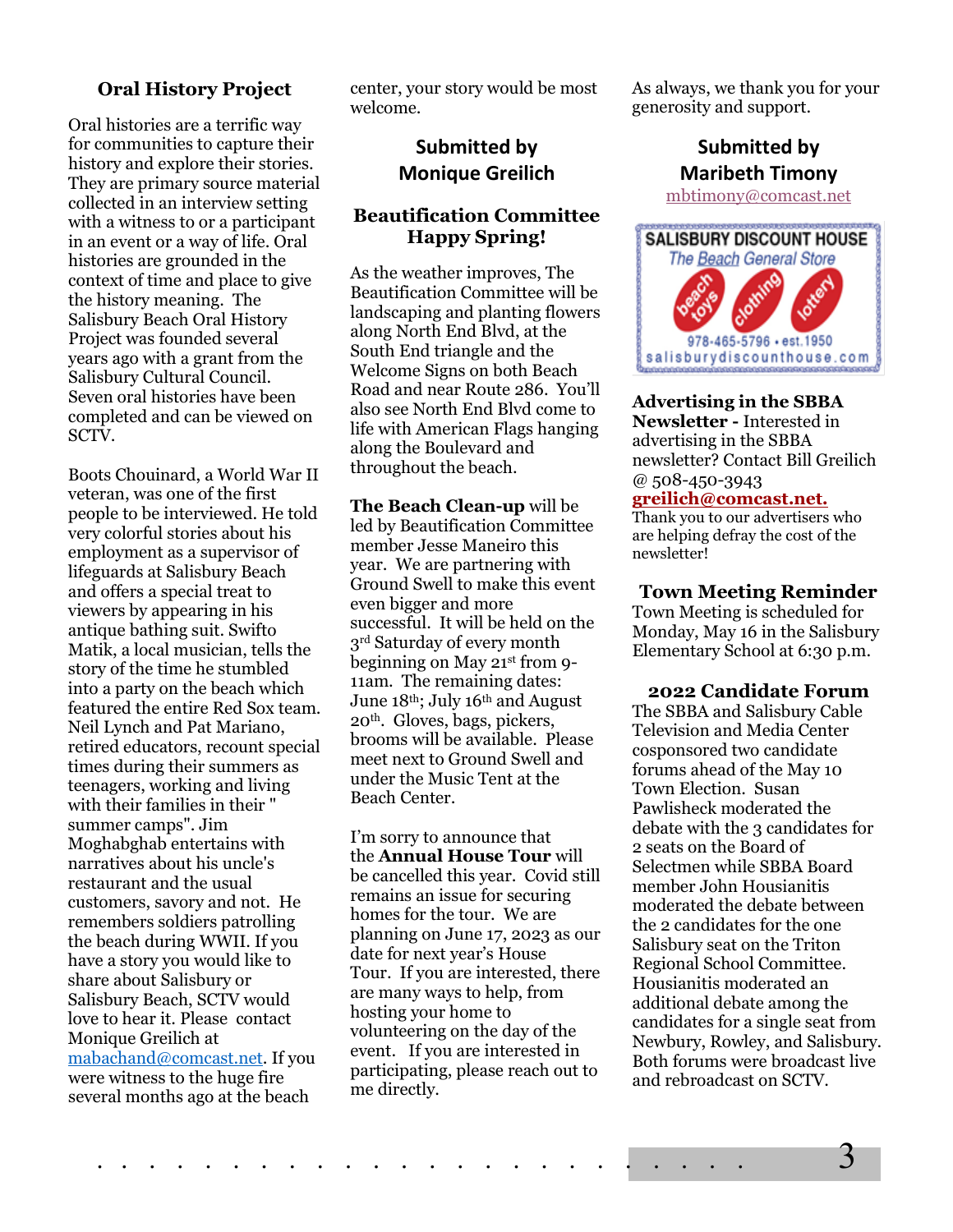#### **SBBA Annual Meeting**

Monday night, July 11 at 6:30 p.m. in the Blue Ocean Music Hall.

# **Scholarships & Motown**

#### **Save the date** for SBBA

Scholarship Committee's annual event, Friday Night, September 9, 2002 at the Blue Ocean Event Center!

Back by popular demand! The music and magic of "Timeless" returns, bringing you back to the Motown era with music of The Temptations, The Four Tops, Marvin Gaye, The Spinners, Smokey Robinson and more! So, step back in time and onto the dance floor or groove in your seat singing your Motown classics favorites like "My Girl," "Ain't Too Proud to Beg," and "Do You Love Me"! This upbeat band absolutely sparkles with a female and several male entertainers and promises to be jam-packed with all the hallmarks of Motown impeccable harmonies, dazzling choreography, flashy outfits, and those instantly recognizable tunes that everyone knows and loves. It's going to be a great night! All proceeds go directly to the SBBA Scholarship Committee. Remember: Last year's total was 19 scholarship awards.

Further details to follow!

# **Donna Champagne Scholarship Committee**

# **North End Boulevard Repaving Project**

The Massachusetts Department of Transportation (MassDOT) is in the planning

process for reconstructing and repaving a significant portion of North End Boulevard. The project consists of adding a two-way separated bike lane including crossings, constructing sidewalk and pedestrian curb ramps and driveway aprons, removing, and replacing guardrail and fencing and several other enhancements. This is a multi-year project and no construction start date has been set yet since its currently still in the design stage. There have been several public hearings and opportunity for citizen input. The SBBA attended the public forum in February and wrote a letter to MassDOT expressing our concerns regarding the impact on parking, the width of travel lanes and sidewalks and the reduction of the speed limit. MassDOT will be scheduling additional citizen forums in the coming weeks. Please see SBBA's website and social media pages for updates.

# **Hope Chapel Bell**

The SBBA has been in the process of restoring the historic Hope Chapel Bell for over a year. The restoration is now complete, and the bell looks terrific! The base that supports the bell has also been restored and decorated with a new look that enhances the appearance of the bell. We are in the process of adding the original plaque that references the original founder Pastor Rev. Charles Lord in 1889 and a second plaque that was made for Salisbury's 350th Anniversary Celebration in 1988. Now there will be one more plaque added that references the restoration by

. . . . . . . . . . . . . . . . . . . . . . .

the SBBA. The location of the bell is currently under review. Stay tuned.

# **Ray Champagne**



# **Salisbury Master Plan**

The Town of Salisbury is updating its Master Plan. Salisbury last update was in 2008. This plan is an opportunity to lay out a clear vision for Salisbury's future.

The town is looking at five areas: land use; transportation and circulation; economic development; climate change and sea level rise resiliency; and community health. There will be a community meeting on Thursday, June 9th at 7pm in the Senior Center. Everyone is encouraged to attend this meeting and share their opinions on the future of Salisbury.

# **Salisbury Beach Resiliency Task Force**

Since our last communication the Salisbury Beach Resiliency Task Force has been very busy working on several significant projects and initiatives. Here are some updates that may be of interest.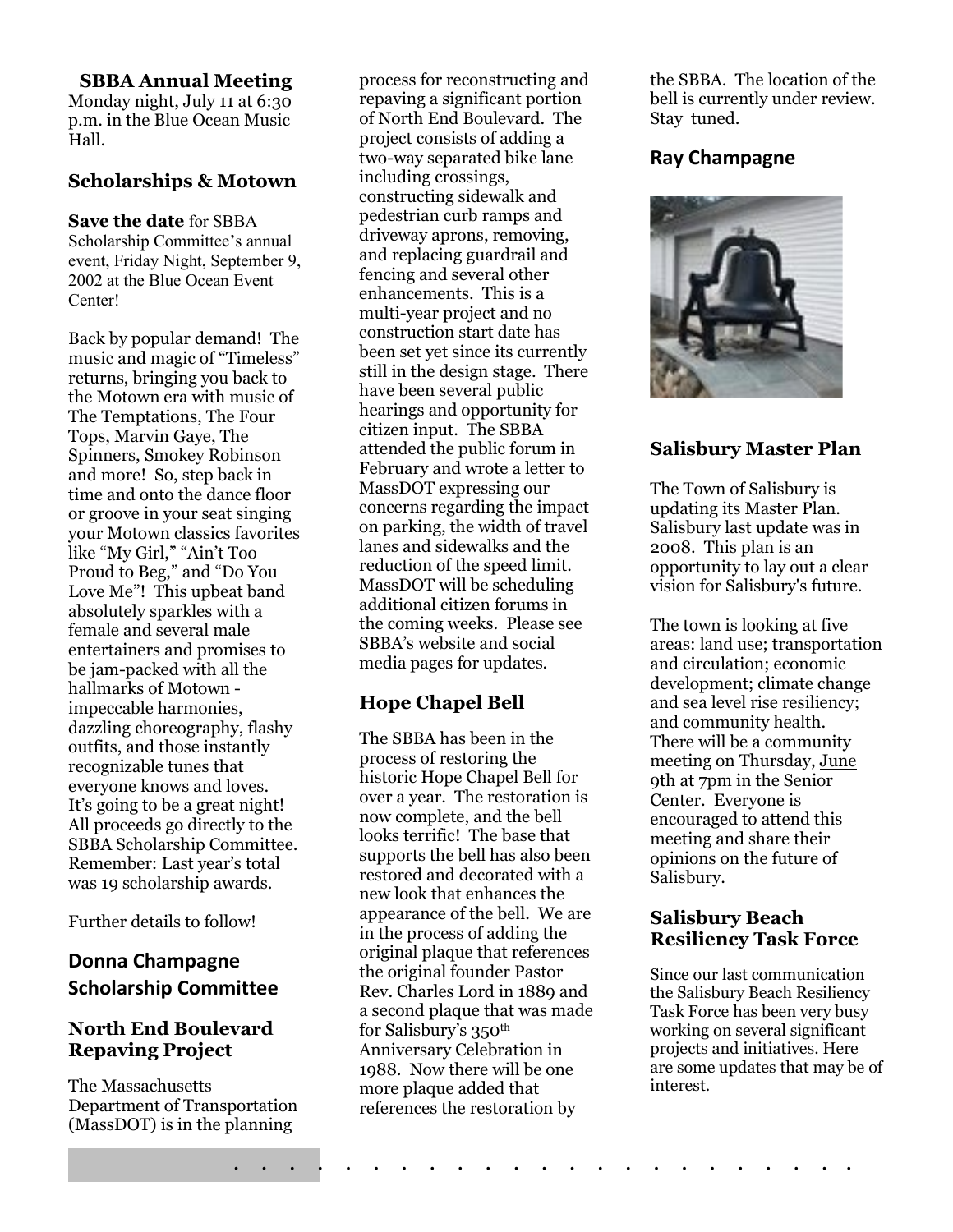**DCR update** – The Task Force was successful in advocating for a meeting among Town officials, the Legislative Delegation and DCR. In an early April meeting, they made progress towards addressing many important issues to SBBA members, including improving the Town's relationship with DCR, enhancing communication, DCR participation in the Merrimack River Beach Alliance meetings, updating the Beach Management Plan, and addressing Trust Fund spending.

#### **Salisbury Beach Preservation Trust Fund** –

this Trust Fund was established in 2008 by then State Senator Steven Baddour for the longterm preservation of Salisbury Beach. Through the diligent efforts of the SBBA, we have determined that DCR has incurred certain expenditures from the Trust Fund that do not fit into the definition specified in the statute. For example, various vehicles and related equipment have been purchased totaling \$50,000, medical services have been procured for over \$75,000 and an earmark for nearly \$80,000 has been budgeted in 2022 for the purchase of picnic tables. These expenses are directly related to the day-to-day operation and maintenance of the beach and do not contribute to the preservation of our barrier beach. As a result, the Task Force helped draft new Trust Fund language which clearly specifies that Trust Fund monies can only be spent on dune restoration and nourishment activities. The bill was filed by our Legislative Delegation in October and sent to Committee in March. In addition to a providing a letter of letter of support, three Task Force members, Bill Greilich,

Tom Saab and Rick Rigoli, provided oral testimony to the Committee. Unfortunately, we recently received news that the bill has been tabled. The House said that it was a late filing (there is a 2-year filing period, and the bill was filed 10 months into that timeframe) and the Senate said that they need to understand the impact of the proposed changes on other similar Trust Funds in the state. The bill will have to be refiled in January 2023. The Task Force will not give up! We will continue to question and challenge Trust Funds expenditures that are deemed inappropriate. Currently, we are discussing potential next steps and action items.

**Beach Grass Planting** – in November 2021, Gregg Moore of the University of New Hampshire coordinated a project to plant over 8,000 beach grass plants on the new dunes that were built last summer between Access 6 & 7. Over 30 Triton High School and 6 UNH students participated in the project which was funded by a grant from the U.S Fish and Wildlife Service.

**Piscataqua Dredge** – last fall, the Army Corps of Engineers (ACE) started a project to dredge the Piscataqua River designed to produce up to 150,000 cubic yards of sand for Salisbury's near shore deposit site. As you may recall, the material from the Piscataqua contains glacial till and is not suitable for onshore placement. By placing the material on the nearshore site, ACE projected that over time, 50% of the finer sand would make its way to the shores of our beach. Unfortunately, ACE determined that our nearshore site was too shallow to accept the projected amount of material and only

10,000 cubic yards of material have been deposited.

**Great Salt Marsh** – for the past several years, the Merrimack Valley Planning Commission (MVPC) has been treating our Salt Marsh to eradicate an invasive plant called phragmites. If unchecked, this non-native plant can spread quickly through wetland areas and smother native plants and wildlife. The MVPC will continue to spray the phragmites and subsequently remove the dead stalks.

#### **New SBBA Board Members**

The SBBA Board recently added three new Directors.

**Betsy Yarvitz** – lives on Beach Road and has been a resident in Salisbury for 5 1/2 years. She worked as an office manager at Bay Financial Associates. Betsy was involved with the elementary school PTO and has held numerous Temple board positions.

**Bill Lesniak** – lives in the South End and has owned property in Salisbury since 2008. He worked at Kodak as a strategic account manager. Bill enjoys playing golf and biking.

**Monique Greilich** – lives on Beach Road and has been a Salisbury resident since 2007. She was a teacher and school administrator in several North Shore communities. Monique is the Chairperson of the Salisbury Cultural Council and is a past member of the Triton School Board.